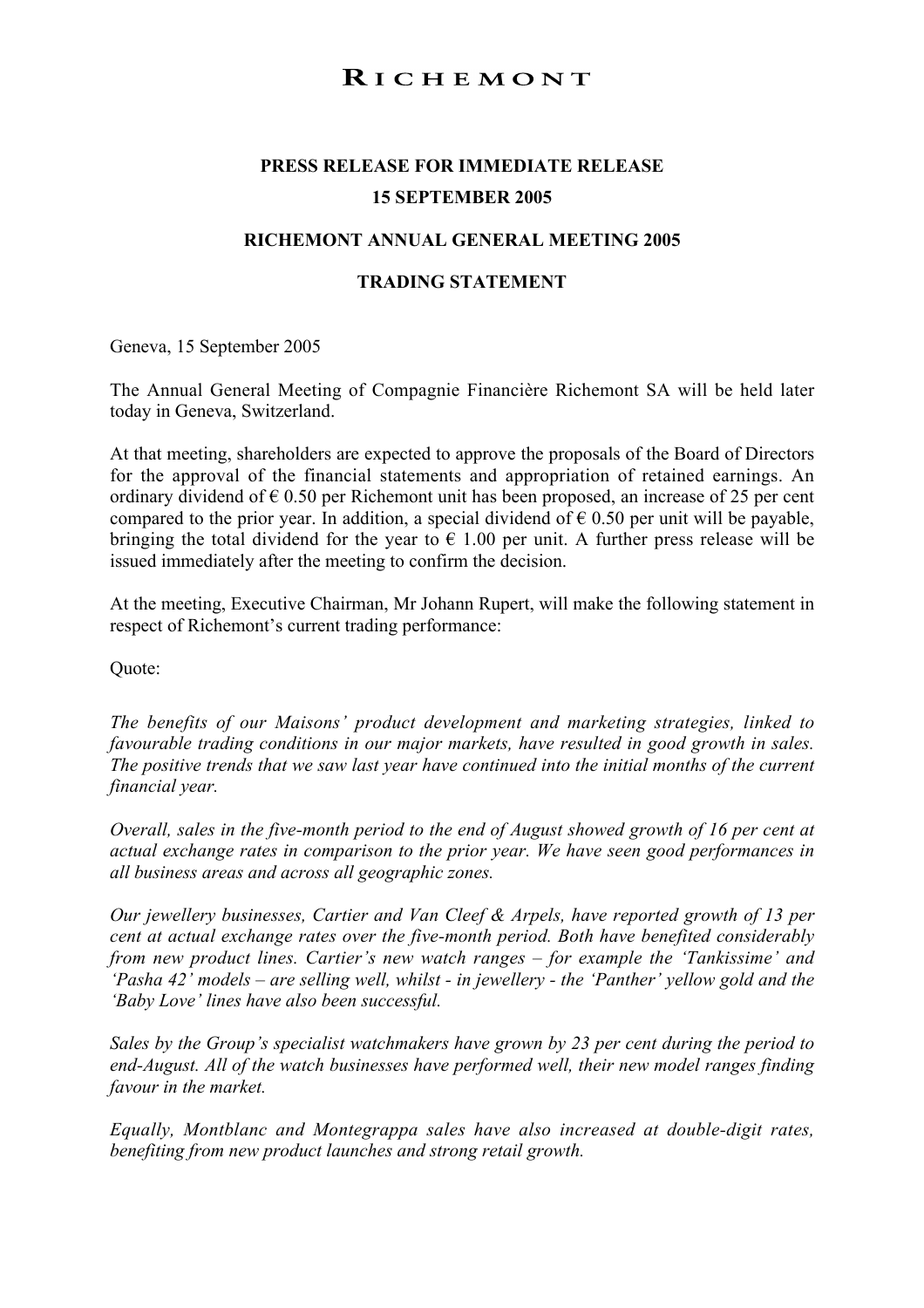*In our leather and accessories businesses, Lancel is showing signs of recovery with good sales growth. However, Alfred Dunhill has reported a more modest increase during the period, despite a continuing strong performance in Asia Pacific and increased demand in the United States. We still have work to do with these businesses to bring their performance into line with their peers in the Group.*

*Chloé, on the other hand, is performing exceptionally well, driving growth in sales in the 'other products' segment.*

*I indicated that all geographical areas had reported good growth over the period. The strongest growth has come in the Asia-Pacific market and in the United States, with growth of 20 per cent and 18 per cent, respectively, at actual exchange rates. However, we have also seen double-digit growth in Japan and in our home market, Europe.*

*I would add that Richemont's investment in British American Tobacco is performing very well. BAT's adjusted earnings per share for the first half of its financial year increased by 23 per cent and Richemont will receive dividends of almost £ 170 million from BAT during the current year.*

*Looking forward to the rest of the year is, as always, difficult and I dislike making forecasts.*

*I remain optimistic for the luxury goods market and that optimism is borne out by the high rate of growth in sales that Richemont has seen in recent months. Our specialist watchmakers, in particular, have performed impressively. The increase has reflected the new product launches that we have seen over the last year and the increased sell-in to our retail partners.*

*However, we face tough targets for the year as a whole, given the Group's strong performance last year. Although we expect to see continuing growth in all our businesses, the higher comparatives make it less likely that the rate of growth in sales for the full year will necessarily match the high levels that we have experienced over the first five months. That is particularly true for the watch businesses.*

*The Group is in a sound financial position and continues to produce exciting products, which our customers love. Taking a long-term view, as always, the Board and I have every confidence in the enduring strengths of Richemont's businesses and on the ability of Mr Platt and the executive team to ensure the Group's continuing prosperity.*

Unquote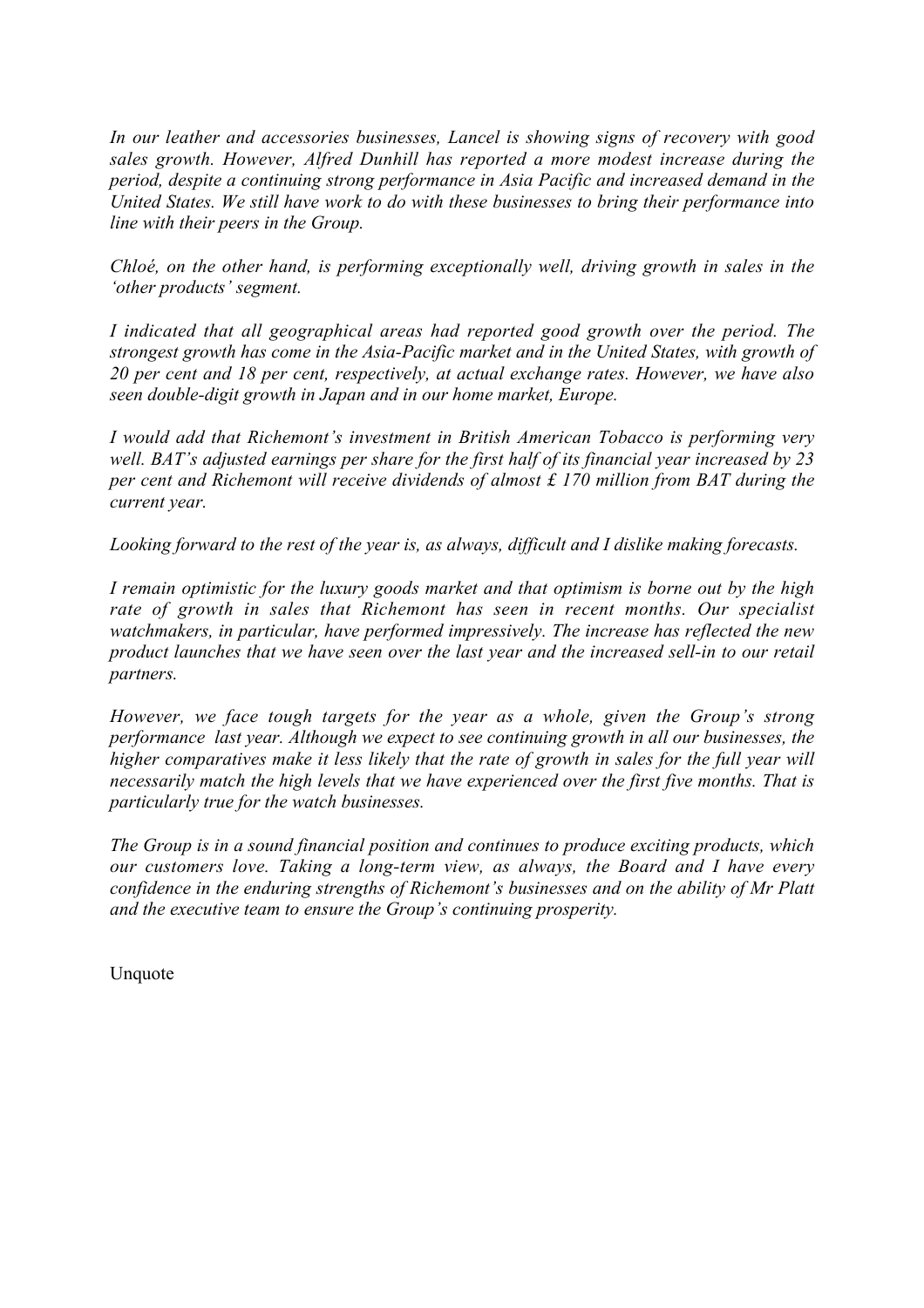For its financial year ended 31 March 2005, Richemont reported an increase in sales of 10 per cent to  $\epsilon$  3 717 million. Operating profit, on a Swiss GAAP basis, amounted to  $\epsilon$  505 million, an increase of 71 per cent over the prior year.

Richemont's interim results for the six-month period to 30 September 2005 will be released on Thursday, 17 November 2005. These interim results will be presented for the first time in accordance with International Financial Reporting Standards ('IFRS') rather than Swiss GAAP. As required under IFRS, Richemont's results for the prior year will be restated in full compliance with the international standards for comparative purposes. Restated, IFRScompatible figures for the financial year ended 31 March 2005 will be released in mid October.

Richemont owns a portfolio of leading international brands including Cartier, Van Cleef & Arpels, Alfred Dunhill, Montblanc and Lancel as well as the prestigious watch manufacturers Jaeger-LeCoultre, Piaget, Baume & Mercier, IWC, Vacheron Constantin, A. Lange & Söhne and Officine Panerai.

In addition to its luxury goods business, Richemont holds an 18.5 per cent interest in British American Tobacco.

\_\_\_\_\_\_\_\_\_\_\_\_\_\_\_\_\_\_\_\_\_\_\_\_\_\_\_\_\_\_\_\_\_\_\_\_\_\_\_\_\_\_

| Press inquiries: | Mr Alan Grieve, Director of Corporate Communications<br>Tel: $+41227153736$                       |
|------------------|---------------------------------------------------------------------------------------------------|
|                  | Analysts' inquiries: Ms Sophie Cagnard-Fabrici, Head of Investor Relations<br>Tel: $+33158182597$ |